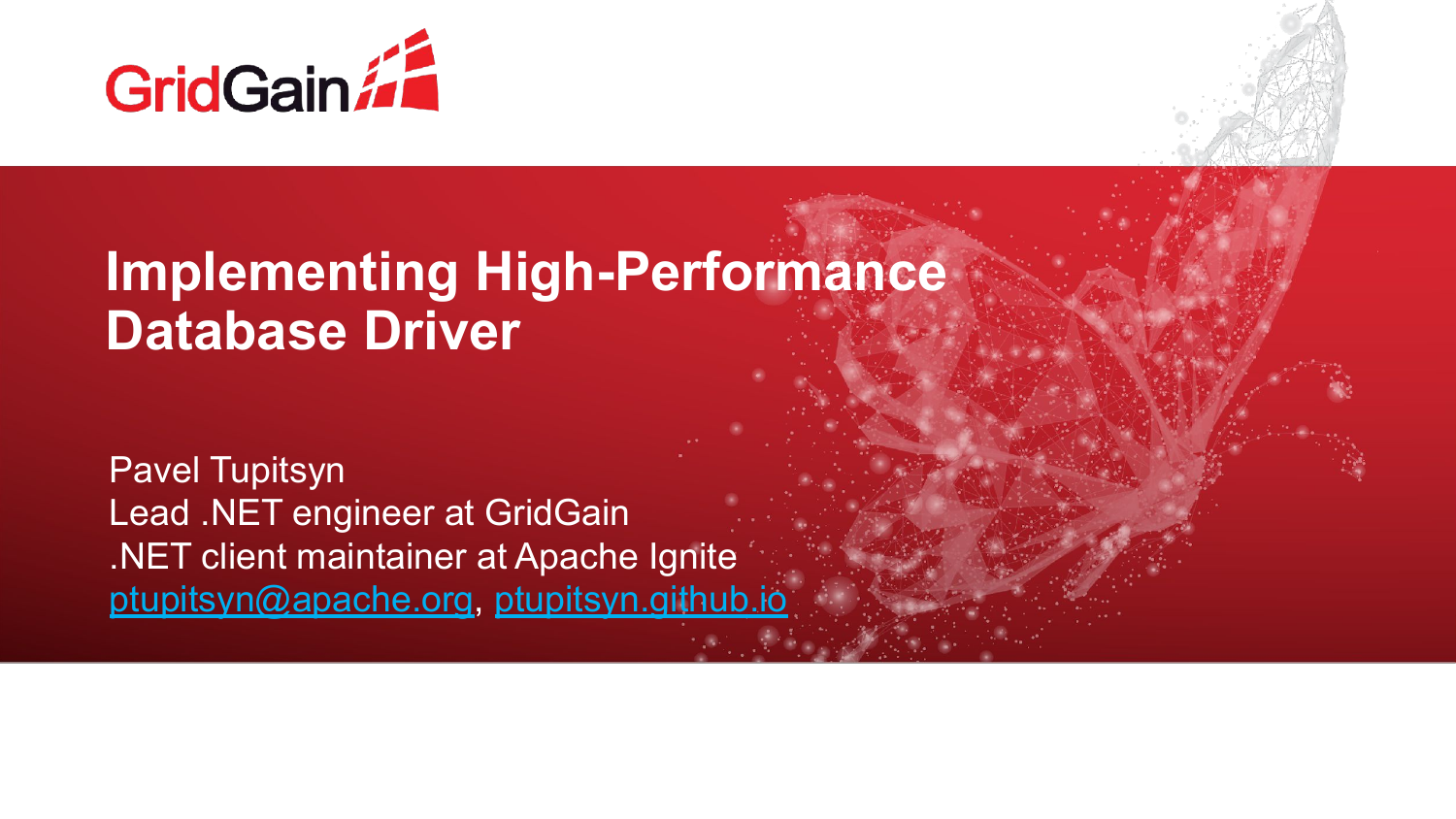### **What is a DB driver (client) and what does it do?**

using Npgsql;

```
using var conn = new NpgsqlConnection("db-host");
conn.Open();
```

```
using var cmd = new NpgsqlCommand(
     "SELECT Name FROM User WHERE CompanyId = @cid", conn)
{
   Parameters = \{ new("cid", 123L) \}};
using var reader = cmd.ExecuteReader();
```

```
while (reader.Read())
    Console.WriteLine(reader.GetString(0));
```
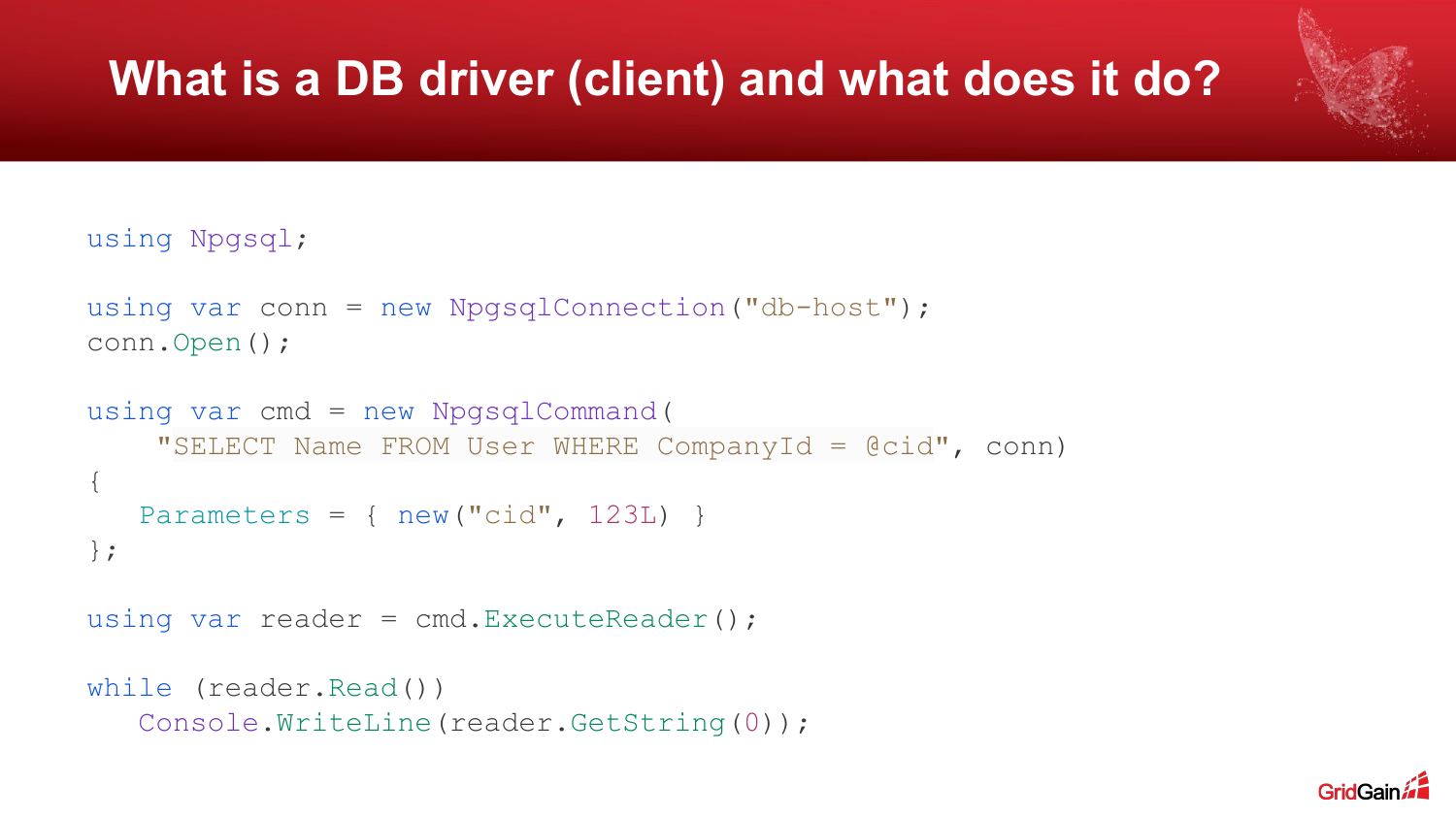### **What is a DB driver and what does it do?**

#### using StackExchange.Redis;

```
using var multiplexer = ConnectionMultiplexer.Connect("127.0.0.1");
IDatabase db = multiplexer.GetDatabase()!;
db.StringGet("1");
```

```
var channel = multiplexer.GetSubscriber().Subscribe("messages");
channel.OnMessage(message =>
     Console.WriteLine((string)message.Message));
```
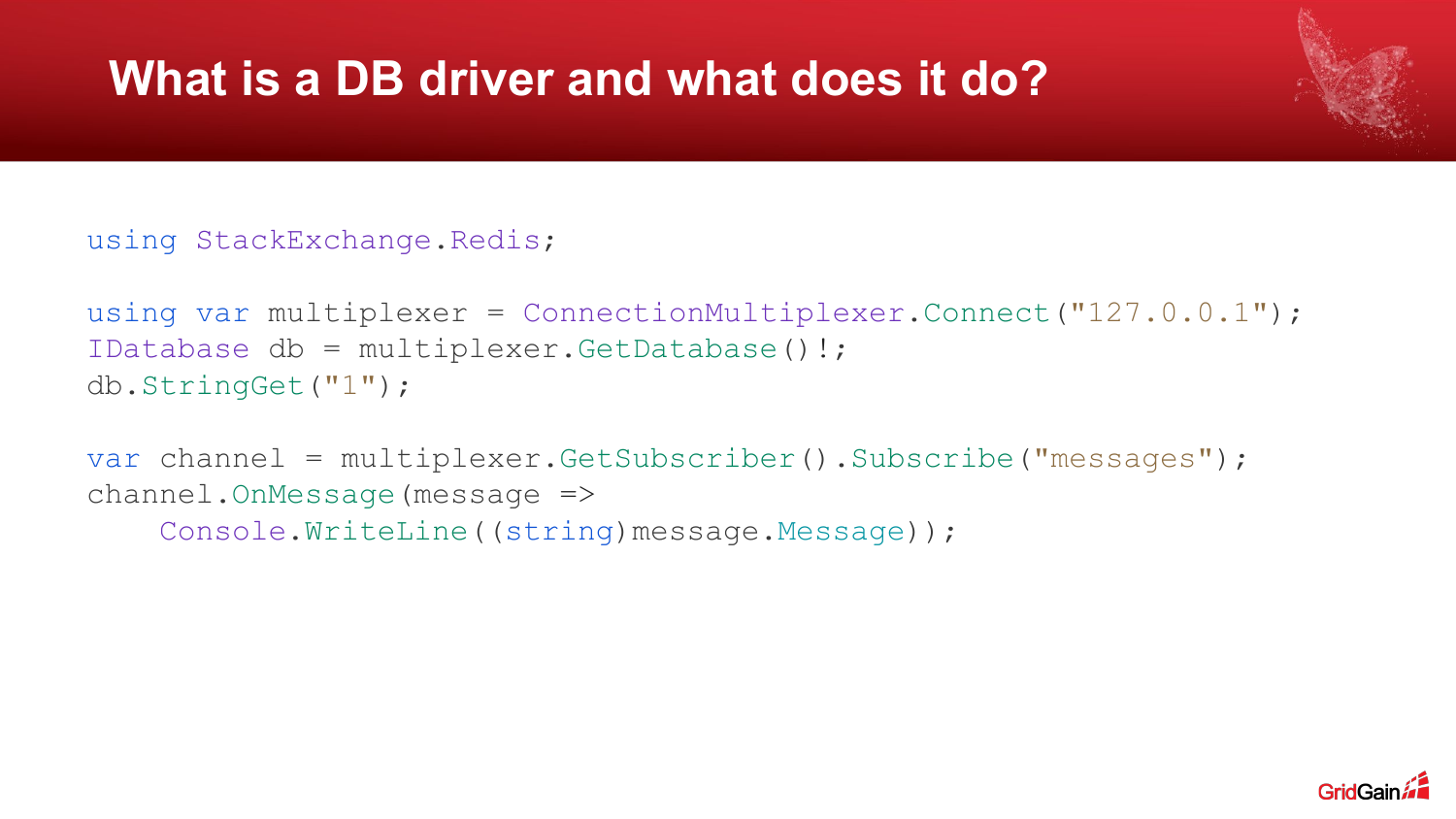# **Why am I talking about this?**

- Author and maintainer of thin client protocol and drivers in Apache Ignite
	- $\circ$  Distributed K/V + SQL db
	- Initially Java-only API, closed protocol
	- $\circ$  Open protocol => lightweight clients, any language (C#, Java, C++, Python, ...)
	- 2.x protocol exists for 5 years, we learned a few things
- This talk is mostly language-agnostic, with only a few .NET specific topics

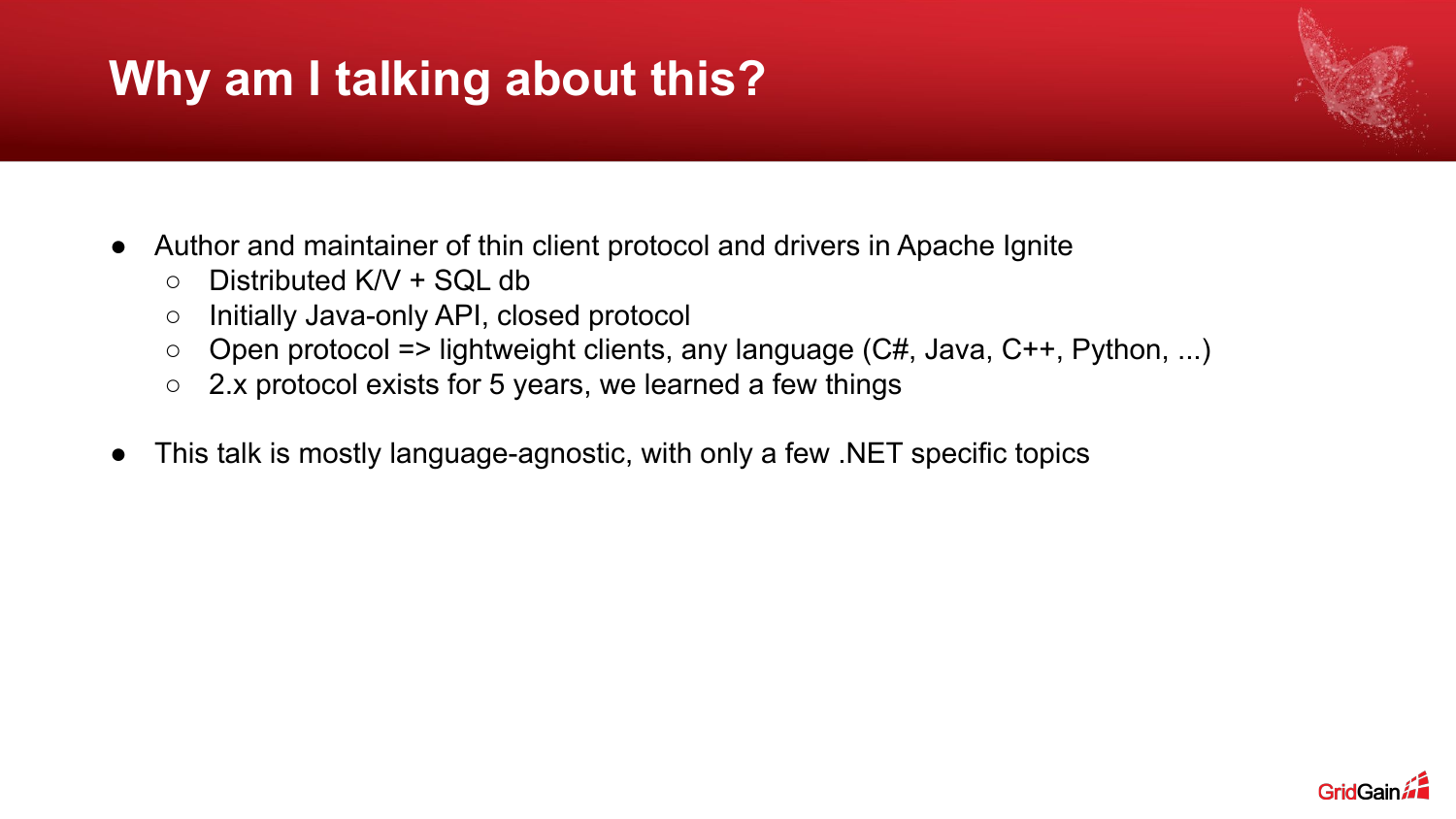# **Do you** *really* **want your own protocol?**

#### **Existing protocol = free implementations**

- ODBC, JDBC
- CockroachDB uses PostgreSQL protocol
- ClickHouse and SingleStore (former MemSQL) MySQL protocol

#### **Risks:**

- Limited capabilities
- Licensing
- Uncontrolled evolution / feature deprecation
- Random quirks and features

<https://www.cockroachlabs.com/blog/why-postgres/>

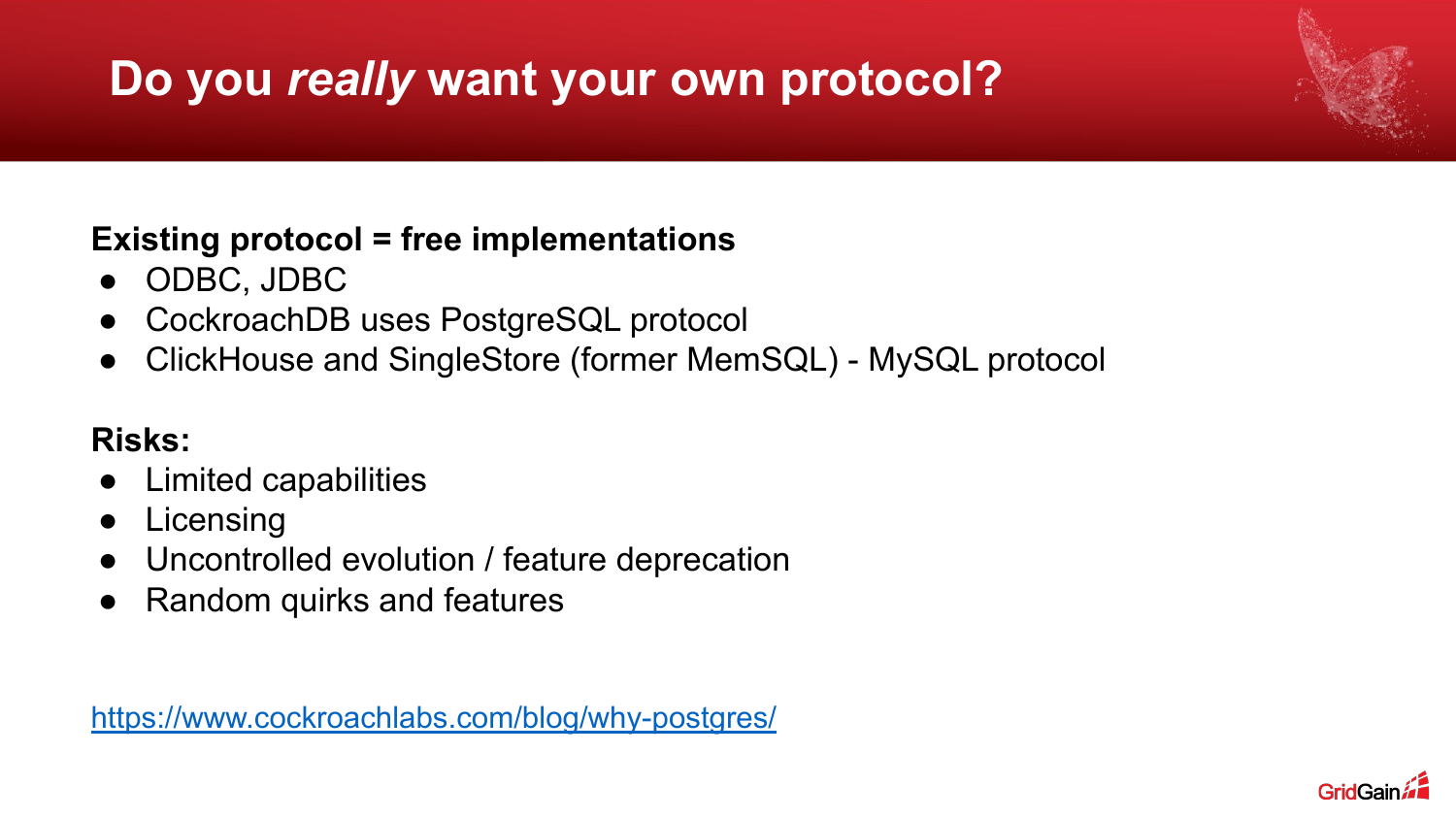### **Roadmap**

#### **Part 1: Essentials**

- Communication
- Messaging
- Serialization
- **Cursors**

#### **Part 2: Recommendations**

- Cross-language Compat
- Schema Caching
- Object Mapping
- Multiplexing
- Retry, Failover, Keepalive
- Protocol Evolution and Compatibility
- Compression & Encryption

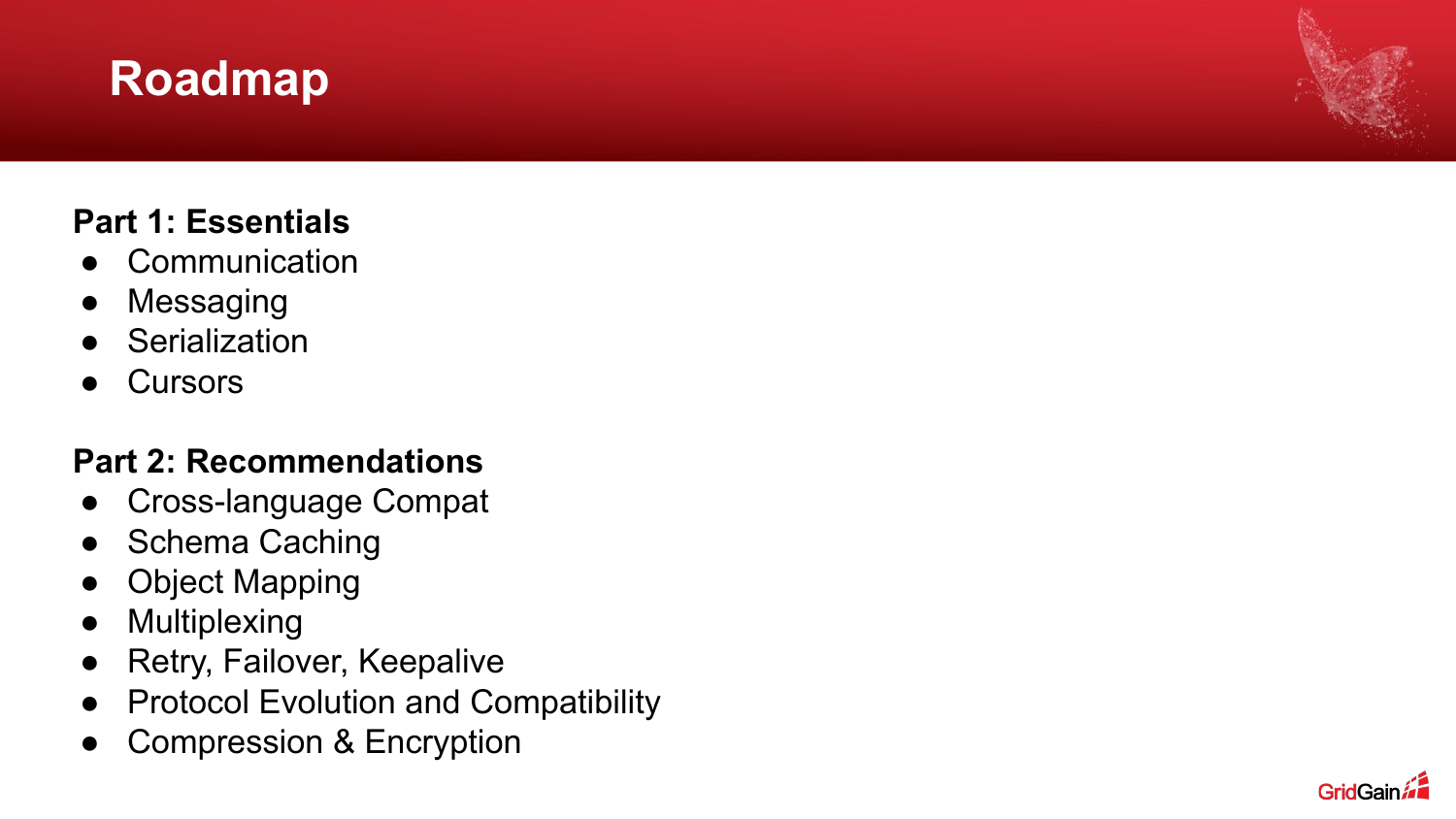### **Communication**

- Low level API: Socket
- gRPC, HTTP, etc too much complexity and overhead

*Greeting benchmark, new connection*

|  | Method   Mean   Ratio   Allocated                               |       |
|--|-----------------------------------------------------------------|-------|
|  | $  $ ------- $  $ ----------; $  $ ------; $  $ ---------; $  $ |       |
|  | Socket   77.25 us   1.00   5 KB                                 |       |
|  | $Http$   179.15 $us$   2.32                                     | 48 KB |
|  | $qRPC$   321.17 us   4.16                                       | 4 KB  |

*Existing connection*

|  |  |  |  | Method   Mean   Ratio   Allocated  |  |
|--|--|--|--|------------------------------------|--|
|  |  |  |  |                                    |  |
|  |  |  |  | Socket   19.43 us   1.00   644 B   |  |
|  |  |  |  | $qRPC$   86.27 us   4.44   3,632 B |  |

- UDP vs TCP
	- QUIC & HTTP/3 use UDP to solve head-of-line blocking

\* Low allocations in gRPC benchmark: C# grpc library wraps a C++ binary

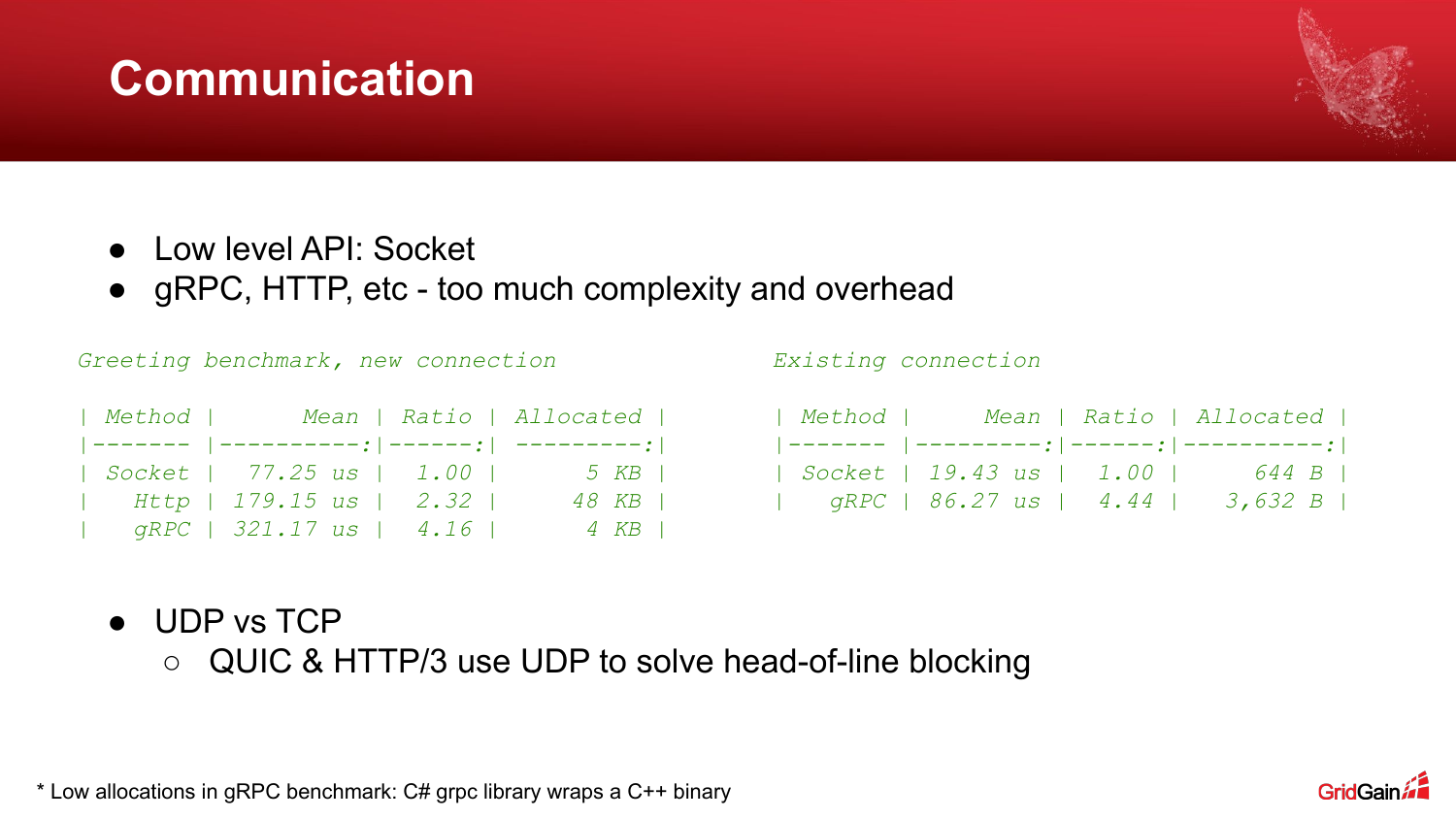### **Communication**



```
var socket = new Socket(SocketType.Stream, ProtocolType.Tcp)
{
    NoDelay = true
};
```

```
socket.Connect("127.0.0.1", 10800);
```

```
socket.Send(new byte[] { 1, 2, 3 });
```

```
var buf = new byte[3];
int received = socket. Receive (buf) ;
```
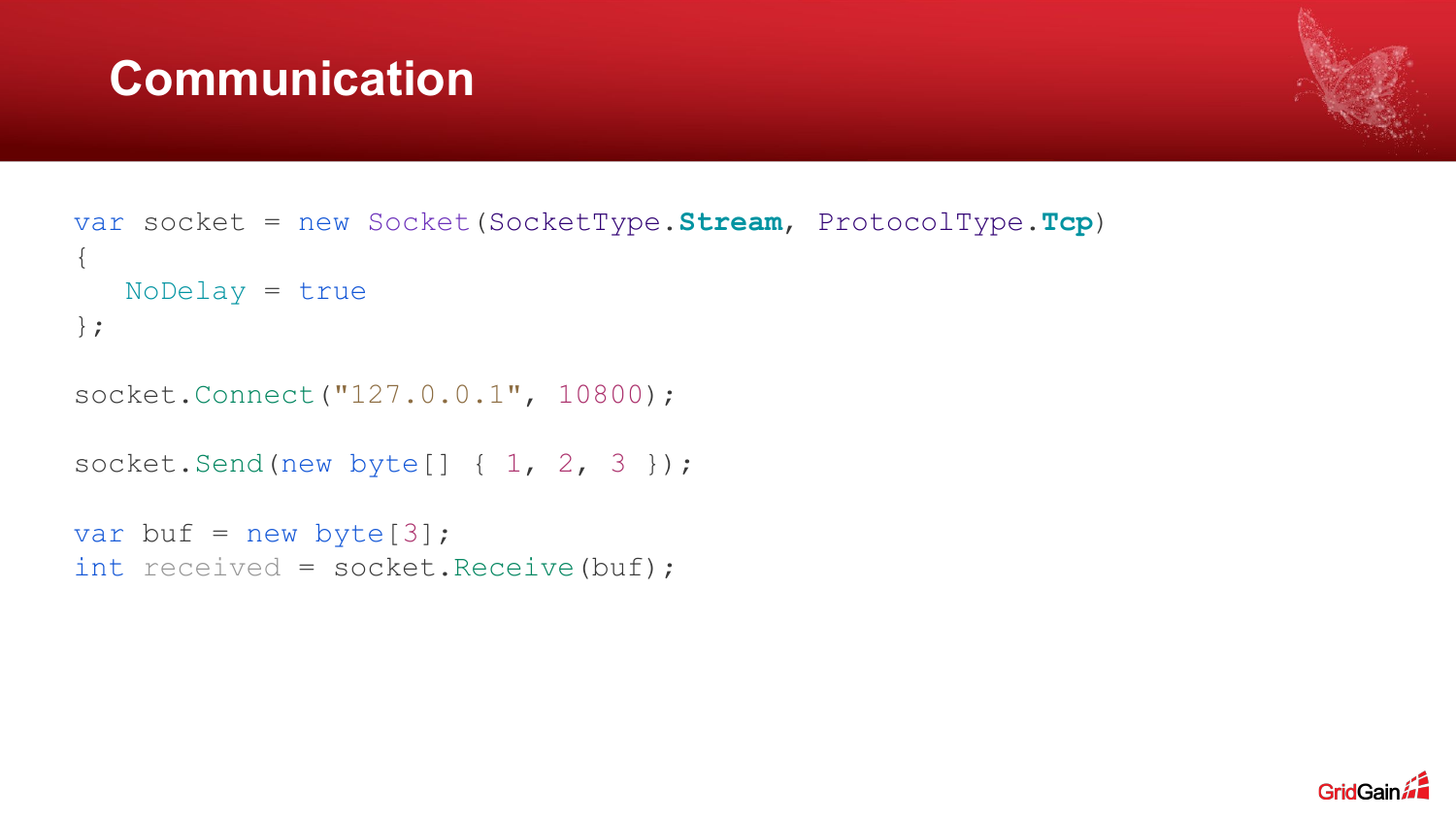#### **Messages**

- $\bullet$  Socket = stream of bytes
- DB drivers operate on *Messages*, request/response style
	- Client: send SQL
	- Server: send result
- Extract messages from stream
	- Delimiters
	- Size prefix

| <b>Size</b> | Message |                  | <b>Size</b> | Message |                  |
|-------------|---------|------------------|-------------|---------|------------------|
| Message     |         | <b>Delimiter</b> | Message     |         | <b>Delimiter</b> |

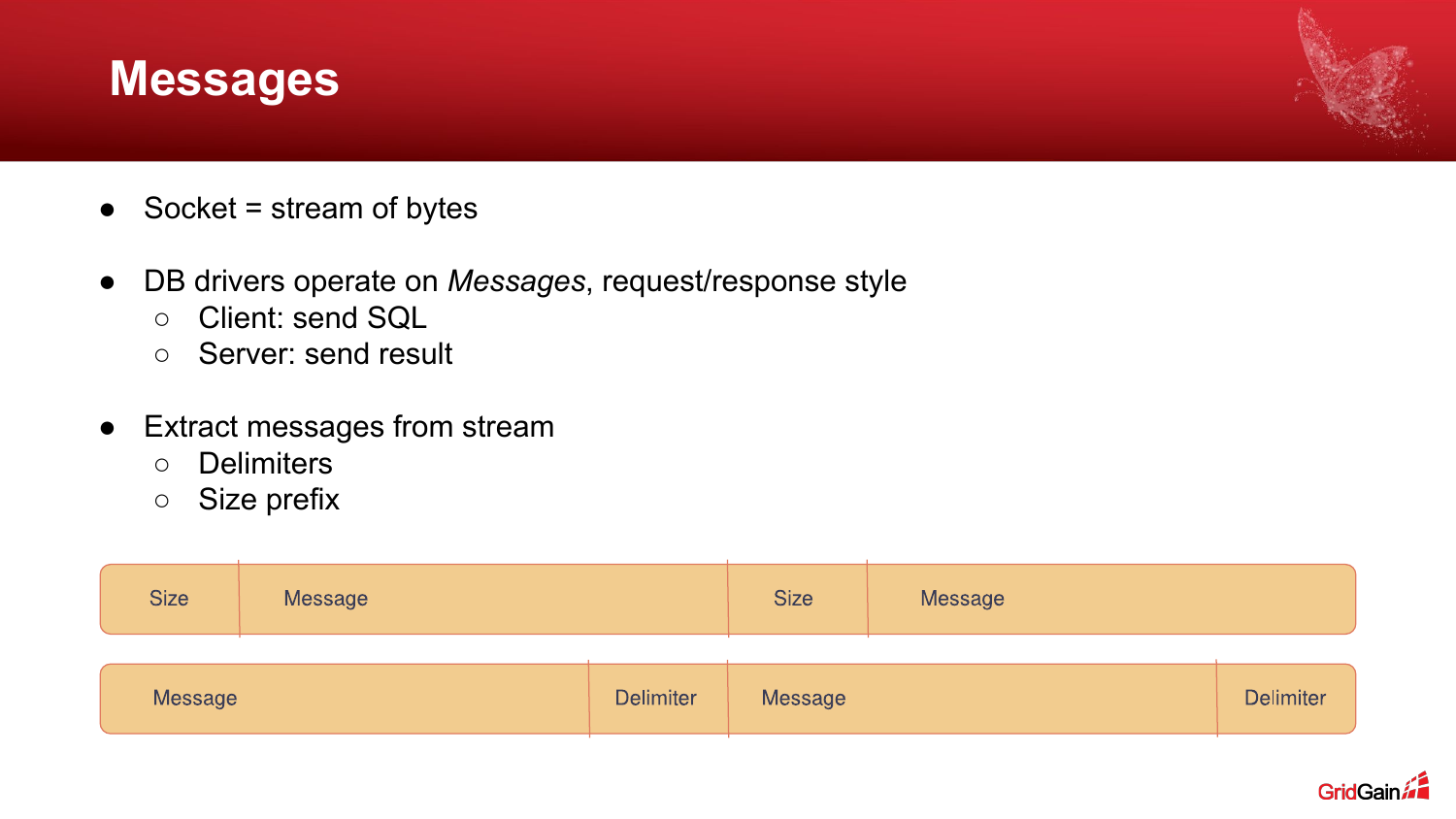### **Serialization: Format**

#### **Request**

```
{
 "operation": "query",
 "text": "select Id, Name from Customer where
CompanyId = @companyId",
 "args": {
    "companyId": 12345
 }
```
#### **Response**

}

```
{
"columns": {
   "Id": "int64",
   "Type": "string"
},
"rows": [
   { "Id": 1, "Name": "John" },
   { "Id": 2, "Name": "Jack" }
\Box}
```
#### **Requirements**

- Schemaless
- Extensible
- Binary
- Existing implementations
- Permissive license

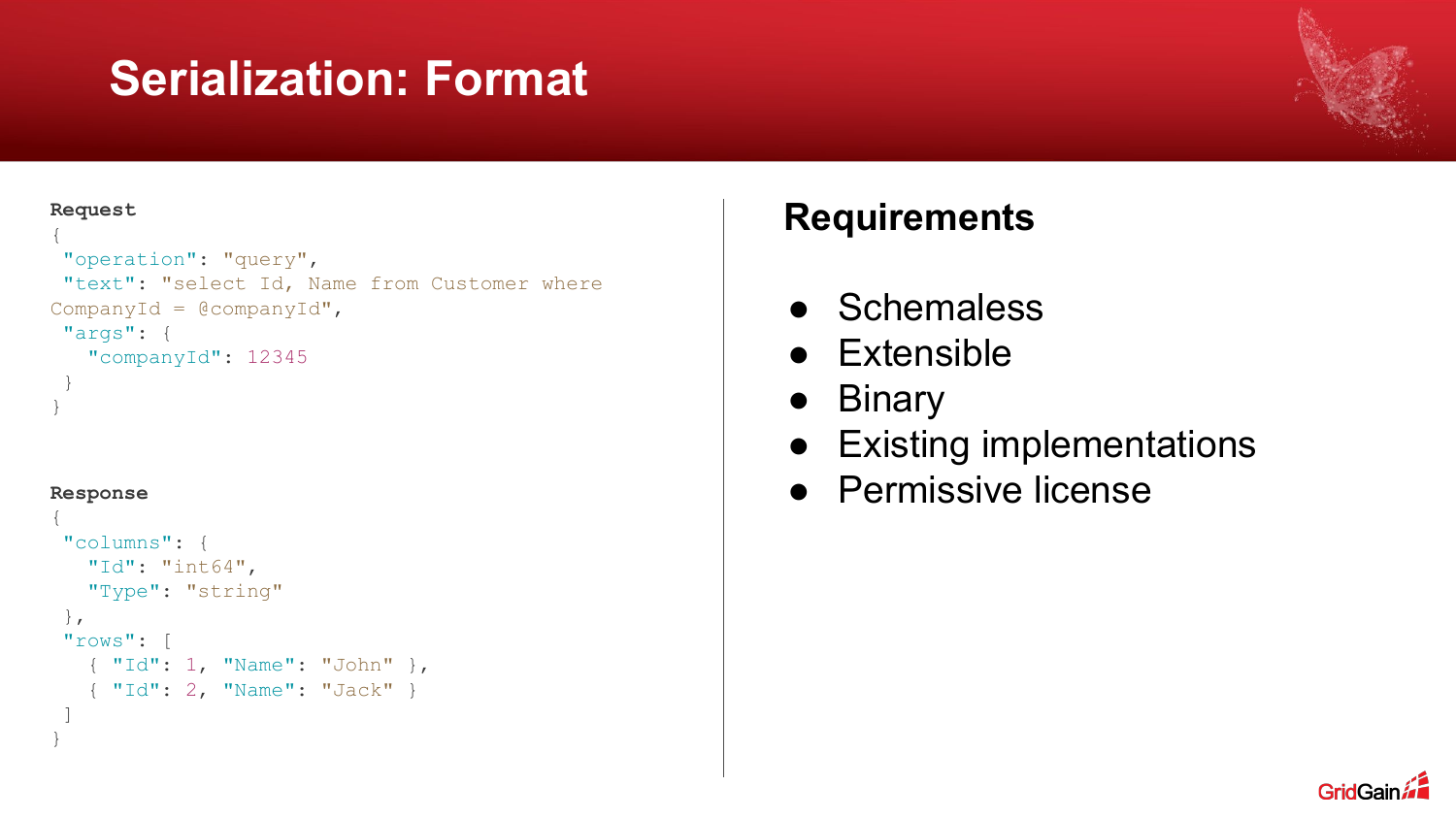### **Serialization: Format**

Large Array(Small Object[1000]) 10000 Iteration (ms, binarysize) 2000 7000 1800 6000 1600 5000 1400 1200 4000 1000 3000 800 600 2000 400 1000 200  $\mathbf{0}$  $\circ$ MessagePack MessagePack Json.NET(+GZi MsgPack-Cli protobuf-net ZeroFormatter Json.NET for C#(LZ4) for C#  $p)$ Serialize 90.5203 112.2836 333.7555 448.4978 127.6575 875.7939 1265.6311 114.9669 124.6713 1902.2232 Deserialize 976.4129 592.2848 115.8211 1546.8205 -BinarySize 2347 2248 5004 458 1803 562 6096 Serialize Deserialize -BinarySize

Honorable mention: **Apache Avro**

**GridGain** 

MessagePack / CBOR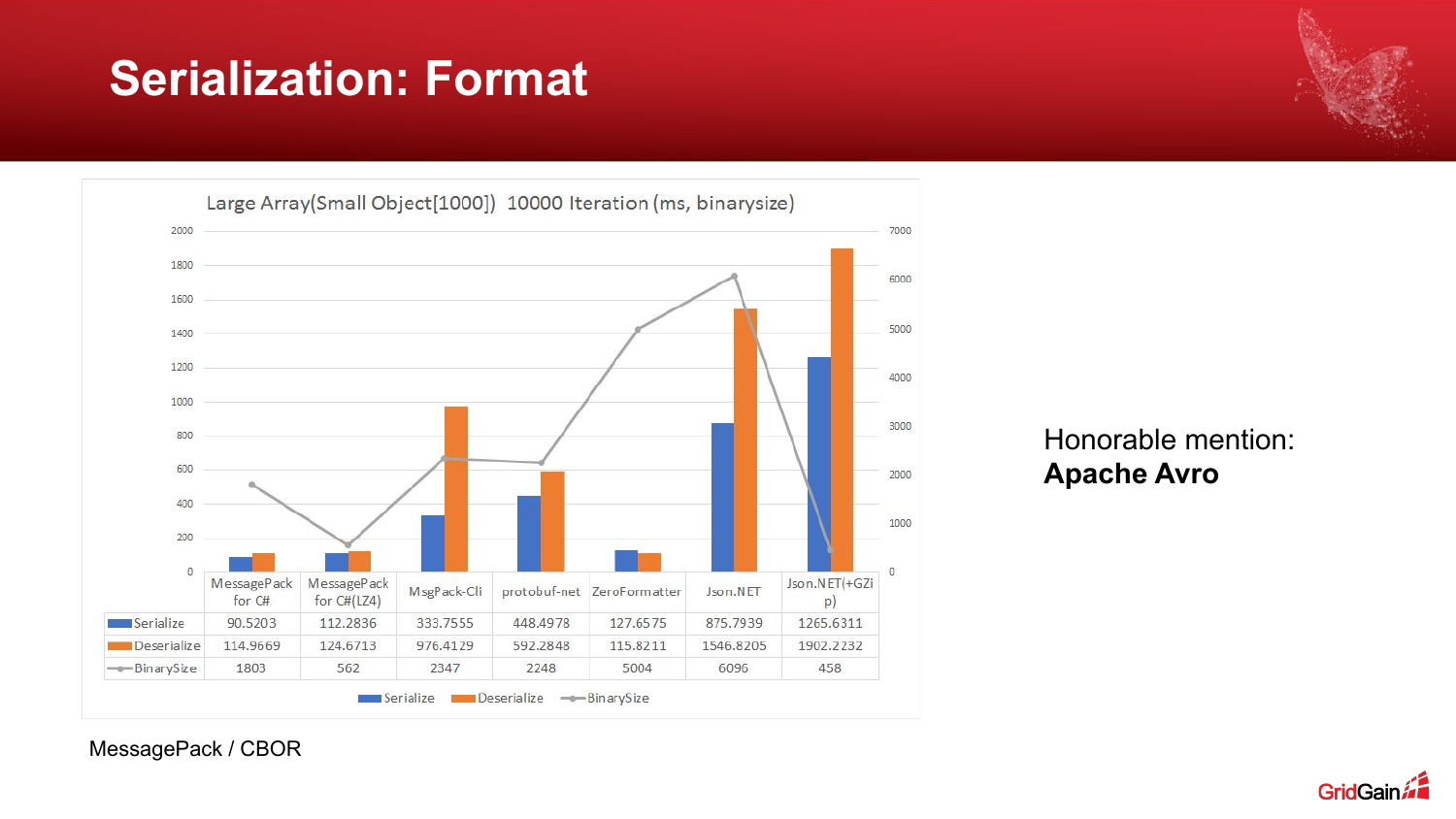### **Serialization: Handshake**

#### **We have a connection, but:**

- Is it the right server?
- Is the version compatible?
- Is authentication required?
- …

#### **Start with a handshake message exchange:**

- "Magic bytes" to detect invalid usage early
- Server and client versions (are they compatible?)
- Config flags (auth, compression, metadata)

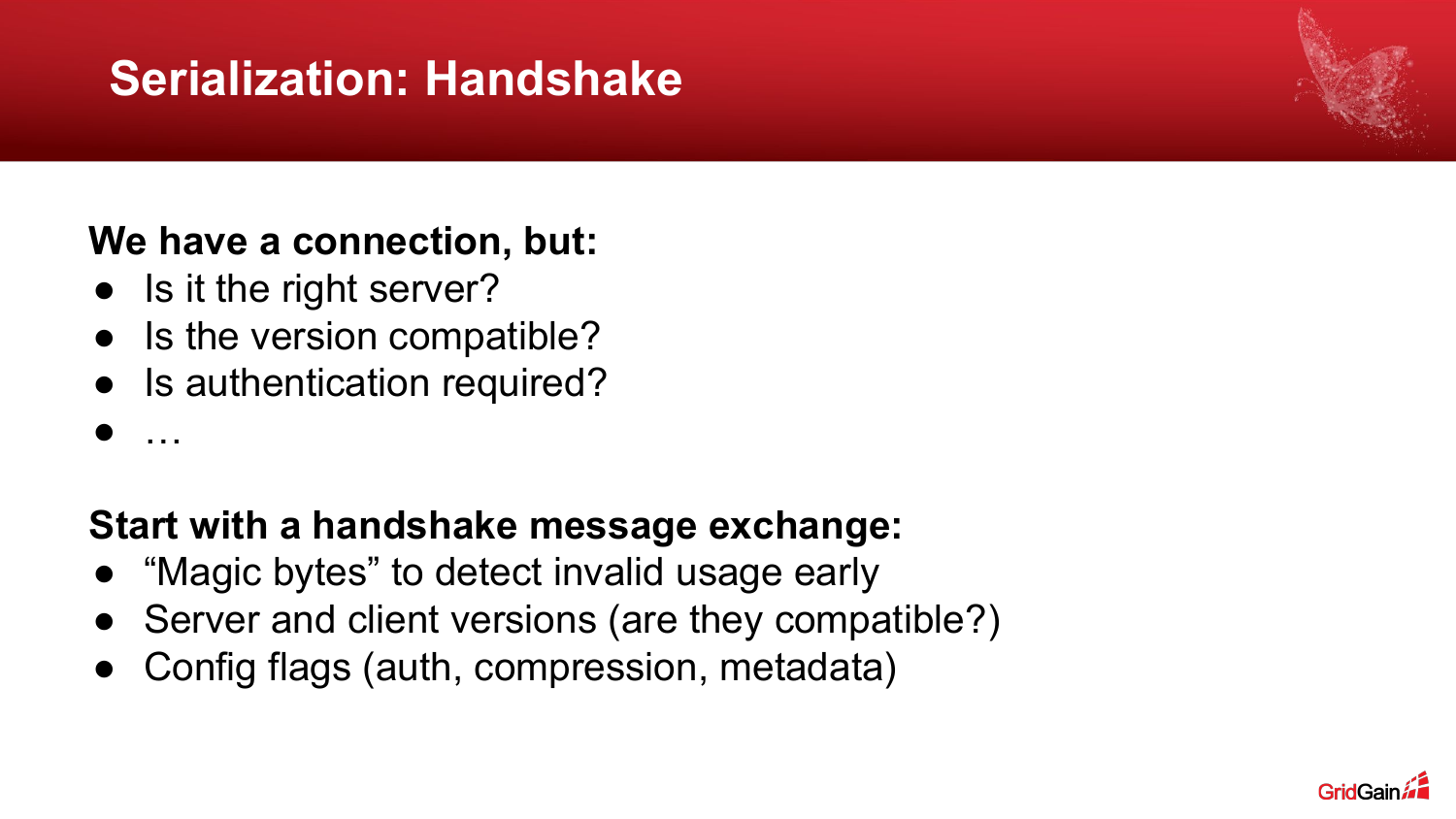#### **Serialization: Request Header**



- Op Code
- Request Id (Interlocked.Increment)

```
private readonly ConcurrentDictionary<long, TaskCompletionSource> requests = new();
private long requestId;
public Task SendAsync()
{
    var tcs = new TaskCompletionSource ();
   requests [Interlocked.Increment(ref requestId)] = tcs;
    return tcs.Task;
}
private async Task ReceiveLoop()
{
    while (true)
\{var msg = await ReceiveNextAsync () ;
       if ( requests.TryRemove(msg.Id, out var tcs))
            tcs. SetResult();
 }
}
```
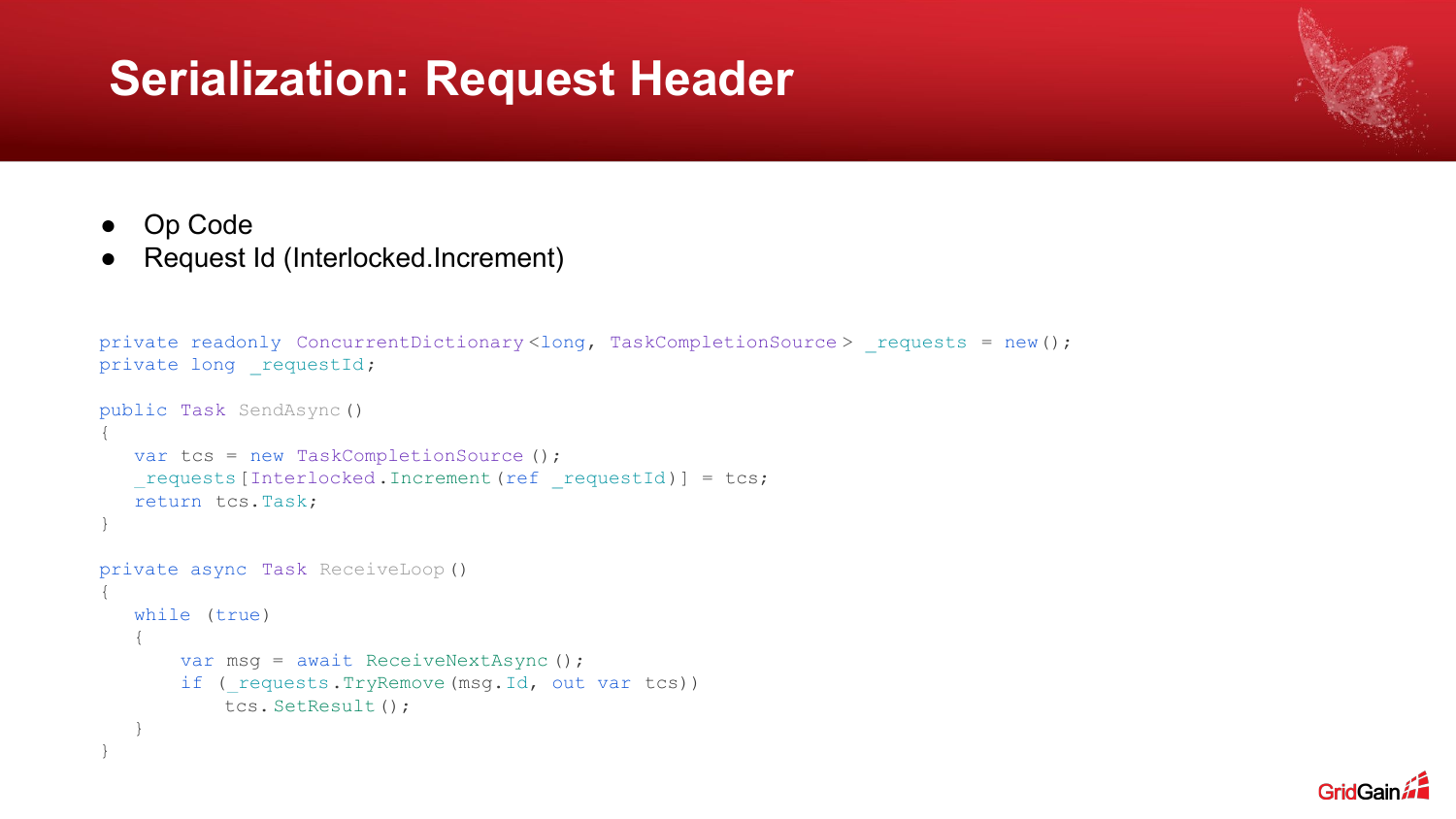### **Serialization: Response Header**

- Message Type (response or event)
- Request Id
- $\bullet$  Error Code (0 = success)
- Error Message
- Response Data

```
try
{
   await dbContext. SaveChangesAsync ();
}
catch (DbUpdateException ex) when (ex.InnerException is PostgresException
postgresException)
{
    if (postgresException. SqlState == PostgresErrorCodes .UniqueViolation)
        // Retry
    else
        throw;
}
```
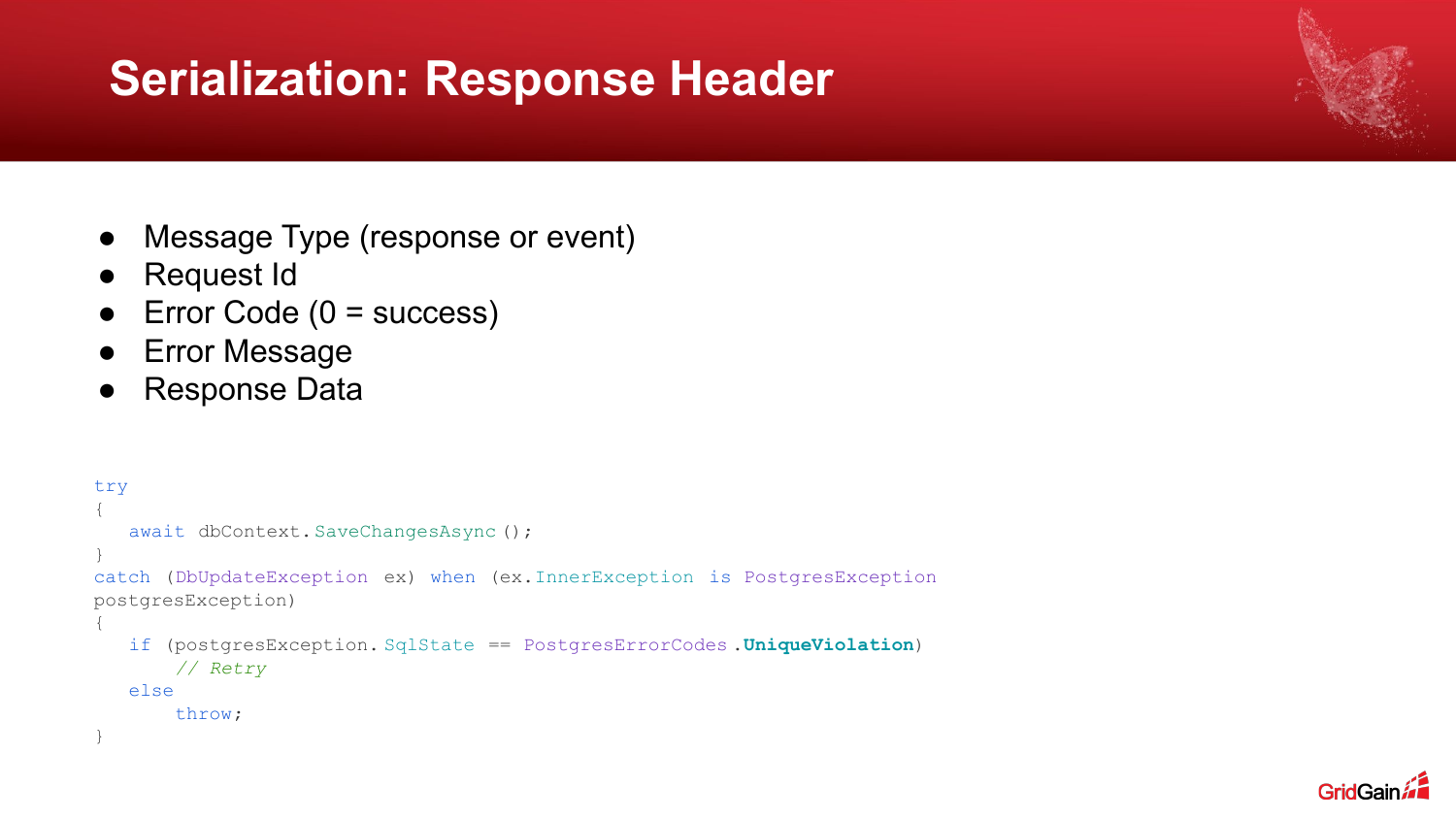



- Result set can be huge (millions of rows) exceeds message size limit
- Server return CursorId instead
- Client fetches results in pages by CursorId
- Close cursor on server:
	- All data fetched
	- Client disconnected
	- Explicit (client stops enumeration early)

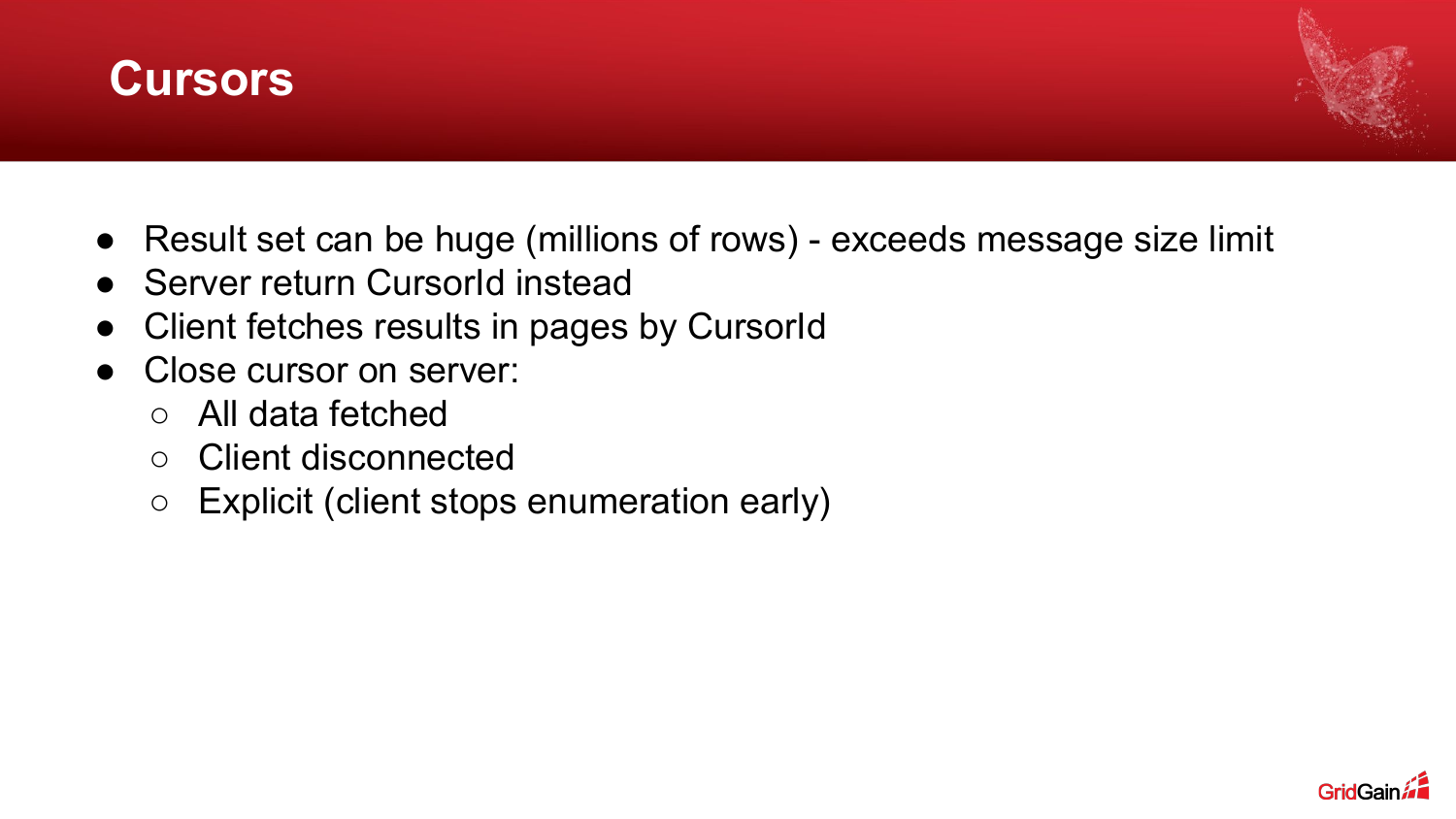# **Conclusion (Part 1)**



#### **Basics are covered:**

- Connect with TCP Socket
- Split byte stream into messages with length prefix
- Use MessagePack for serialization
- Exchange handshakes to verify the other side, check compatibility
- Send query, receive results with Cursor

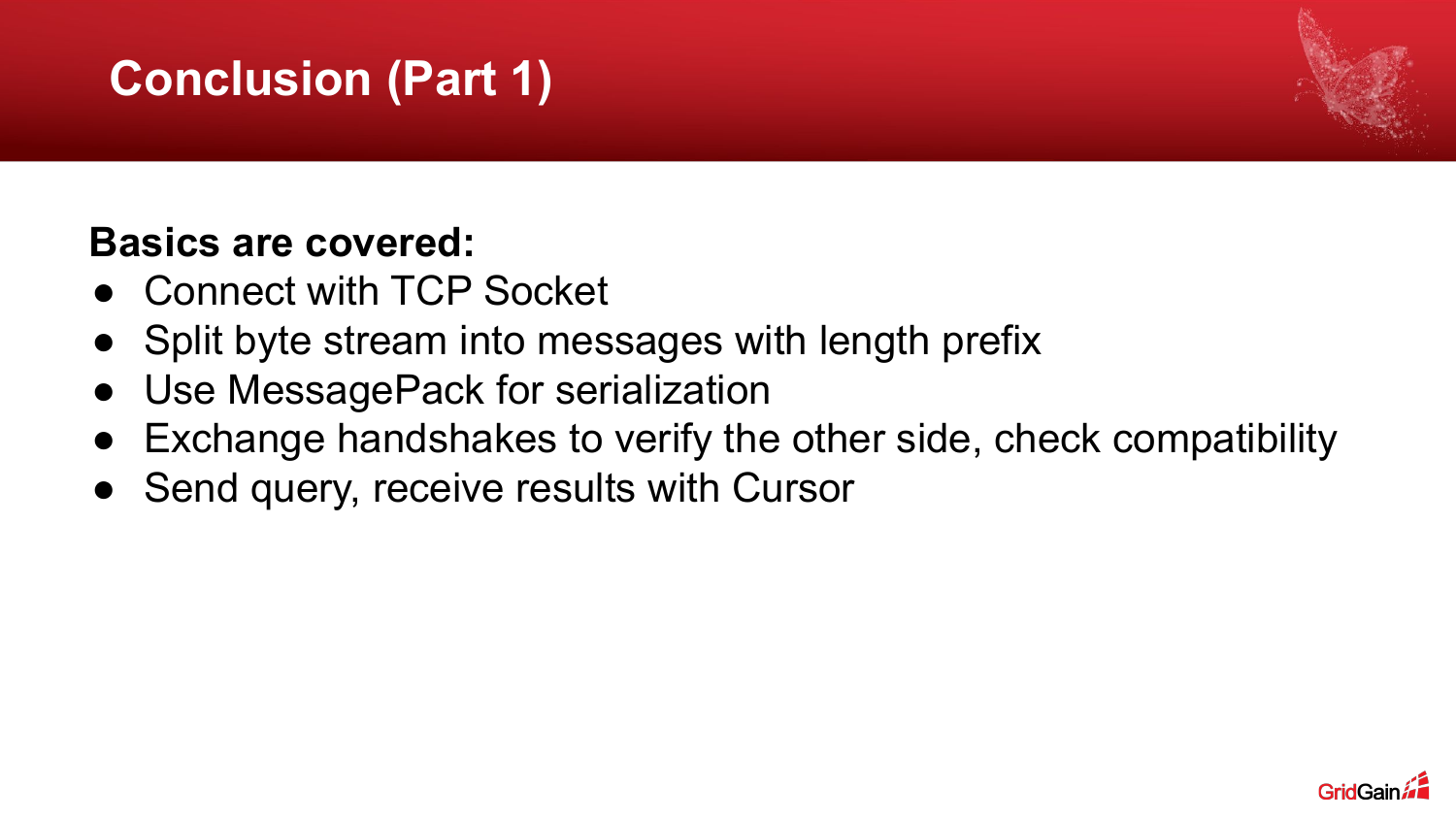# **Serialization: Cross-language Compatibility**

#### **Numeric**

- C#: byte (unsigned), sbyte (signed), int (signed), uint (unsigned)
- Java: byte (signed), int (signed)
- JavaScript: number
- MsgPack: varint (signed/unsigned)

#### **Unique ID**

- C#: Guid
- Java: UUID
- JavaScript: string
- MsgPack: custom type (16 bytes)

#### **Dates, Times, Time zones**

- C#: DateTime, DateTimeOffset, DateOnly, TimeOnly
- Java: LocalDate, LocalTime, LocalDateTime, Date, Timestamp
- JavaScript: string
- MsgPack: custom types

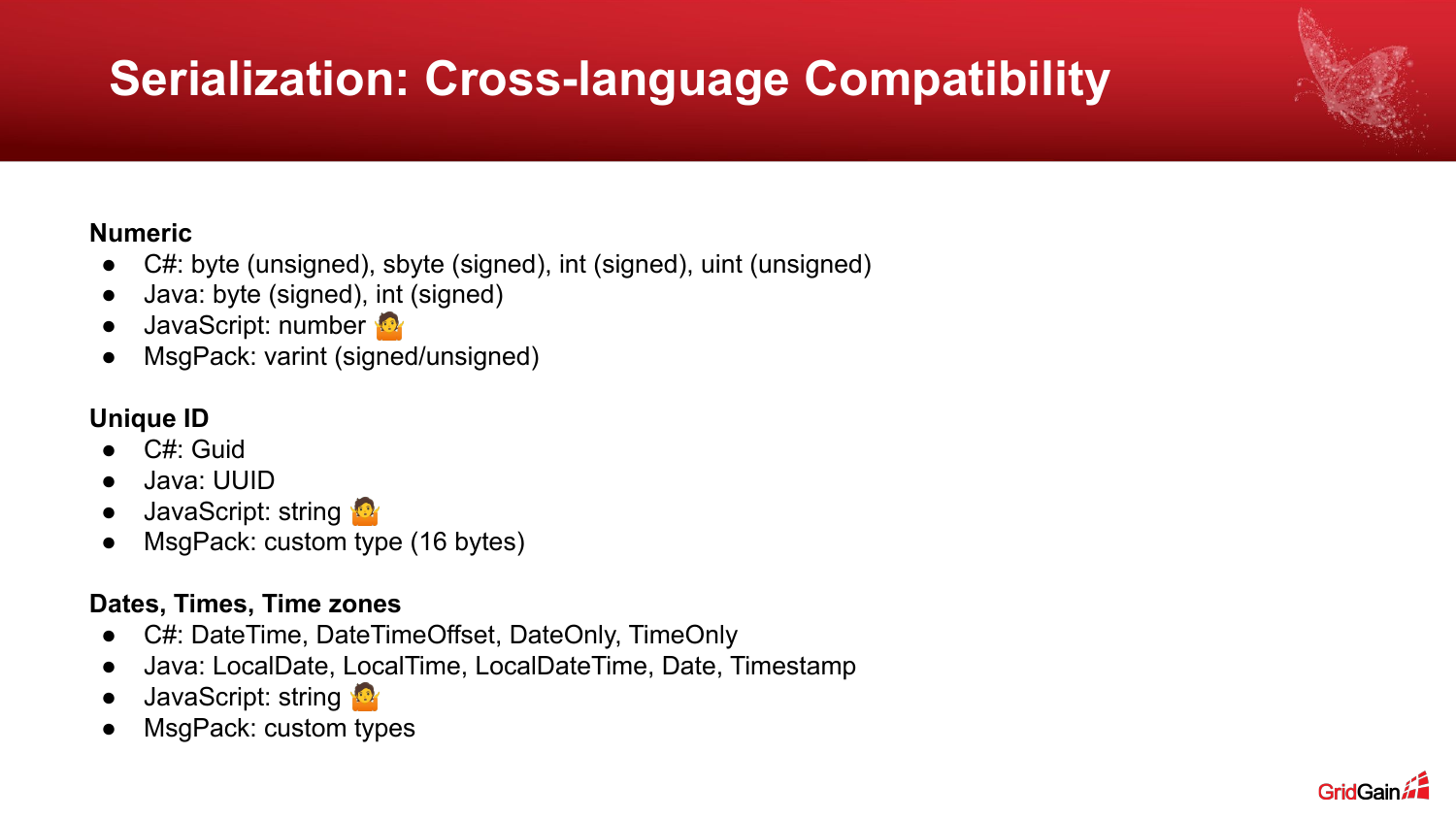### **Serialization: Schema Caching**

- SELECT Id, Name, Email from User
	- Result is 3 columns
	- Client does not parse SQL and does not know names or types of the result set
	- $\circ$  Server returns Schema Id = 1
	- Schema may contain column names, types, attributes (nullable, default value, etc)
	- $\circ$  ALTER TABLE => new schema id from server

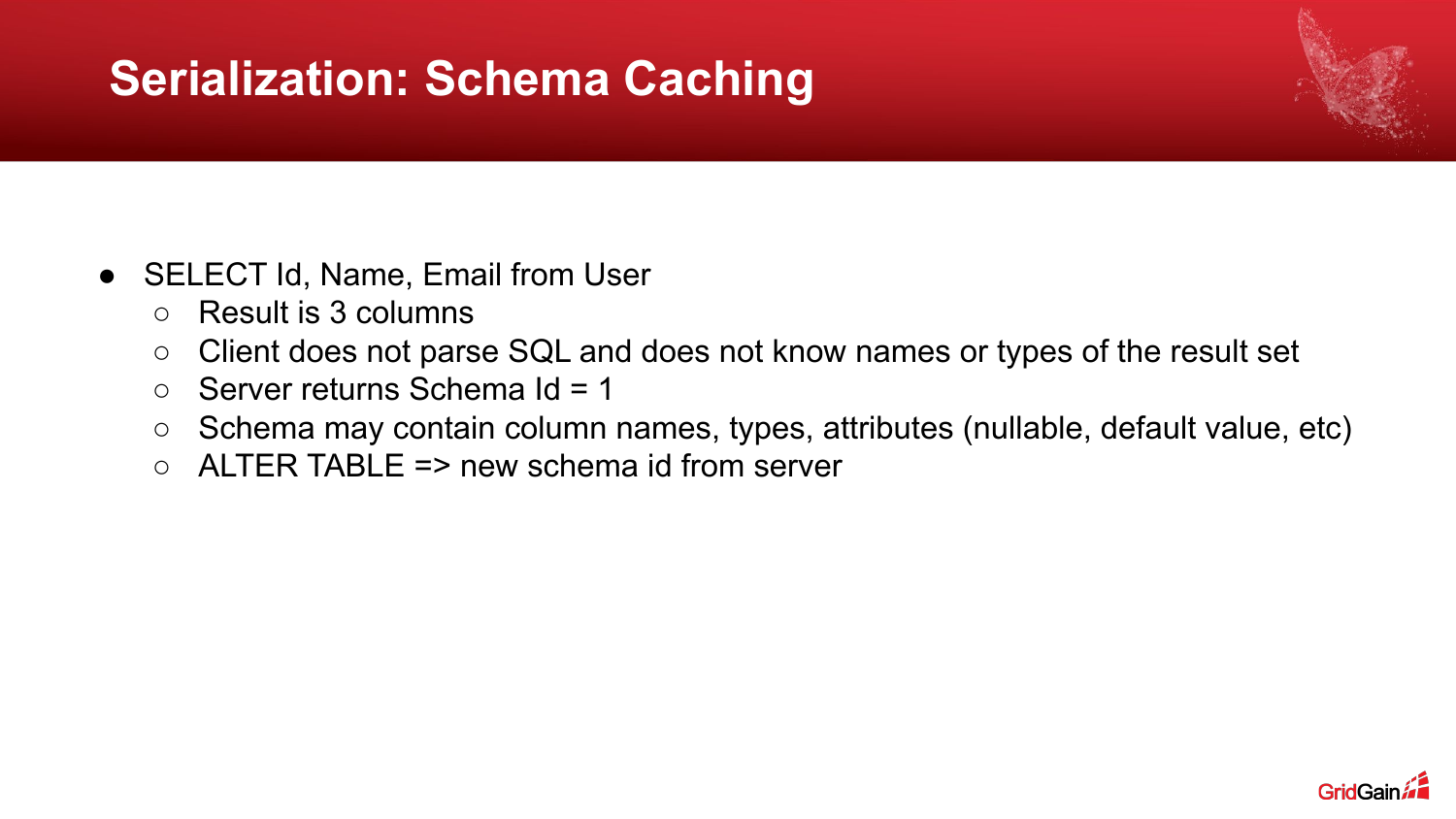# **Serialization: object mapping ("micro-ORM")**

```
using NpgsqlCommand cmd = new NpgsqlCommand ("SELECT Id, Name FROM Person", conn);
using NpgsqlDataReader reader = cmd. ExecuteReader ();
while (reader.Read())
    // Range checks, buffer seek, potential allocations
    yield return new Person(Id: reader.GetInt64(0), Name: reader.GetString(1));
```
- Query results are mapped to objects sooner or later
- Generated mapper (IL.Emit) can outperform handcrafted code
	- $\circ$  Known field order => read sequentially without range checks
	- $\circ$  Known field types => avoid boxing and type casts

```
yield return reader.Get<Person>();
```
*// Ignite.NET 3 object mapping (IL.Emit) vs hand-coded data reader*

| Method           |            | Mean   Allocated |  |
|------------------|------------|------------------|--|
| ReadObject       | $257.5$ ns | 80 B I           |  |
| <i>ReadTuple</i> | 561.0 ns   | 536 B            |  |

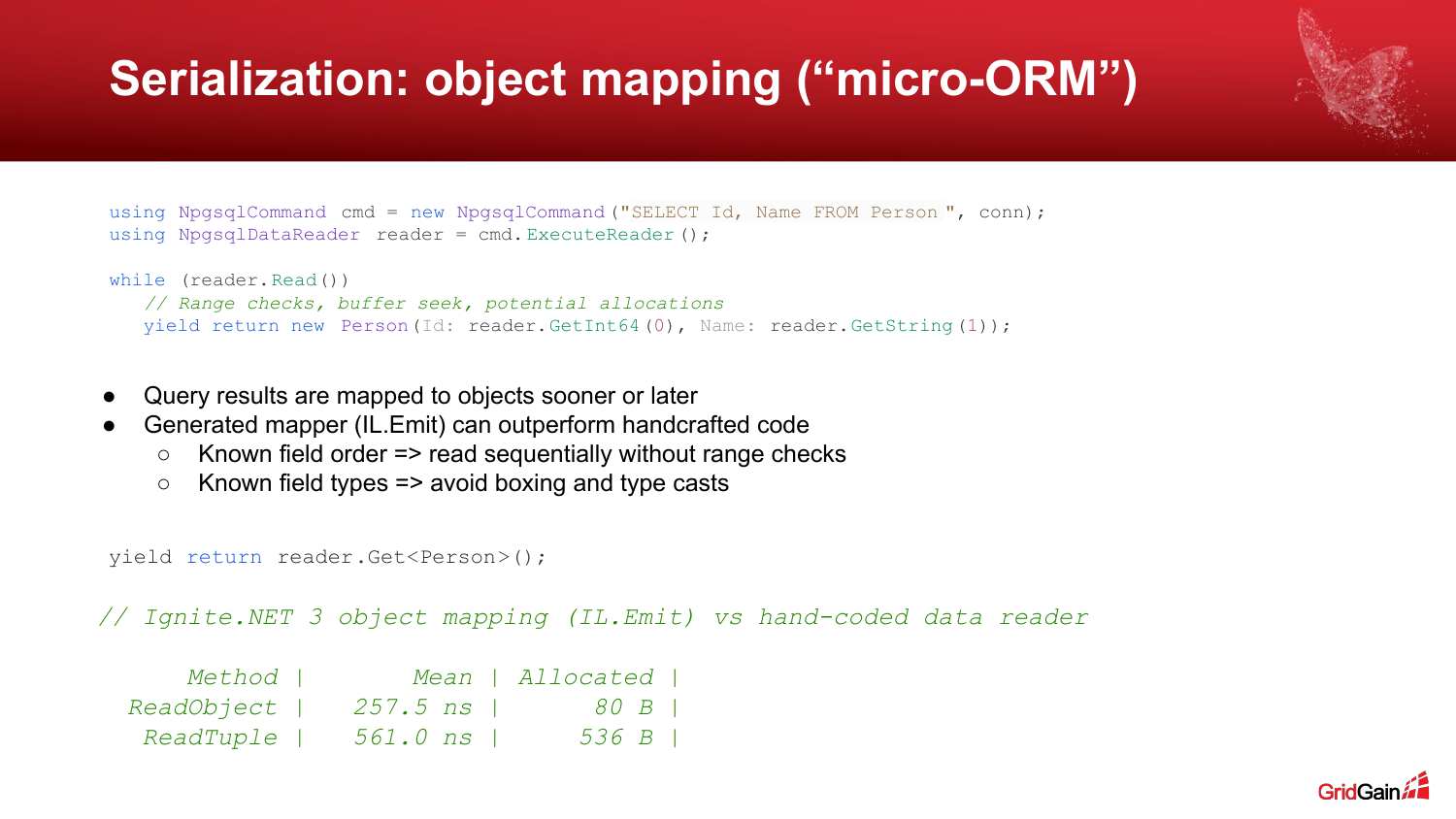### **Connection Reuse, Pooling, Multiplexing**

```
using (var conn = new NpgsqlConnection("db-host"))
{
    conn.Open();
 ...
} // Close
```

```
ConnectionMultiplexer multiplexer = GetSingletonConnection();
IDatabase db = multiplexer.GetDatabase();
```

```
RedisValue[] results = await Task.WhenAll(
     db.StringGetAsync("1"), db.StringGetAsync("2"));
```
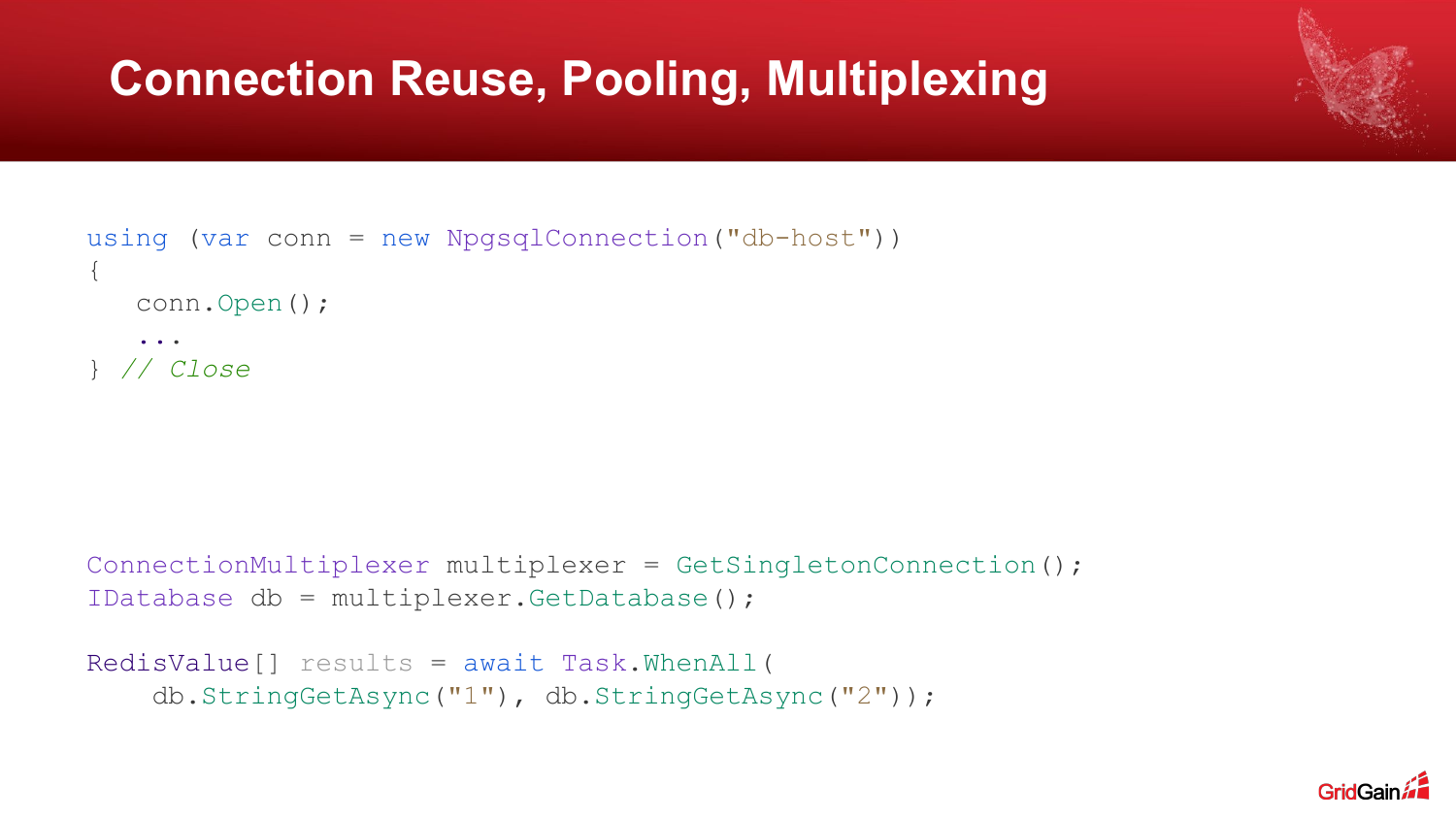



#### **Long-lived multiplexed connection – increased disconnect risk**

- Singleton driver instance becomes broken unacceptable
- Detect error and reconnect

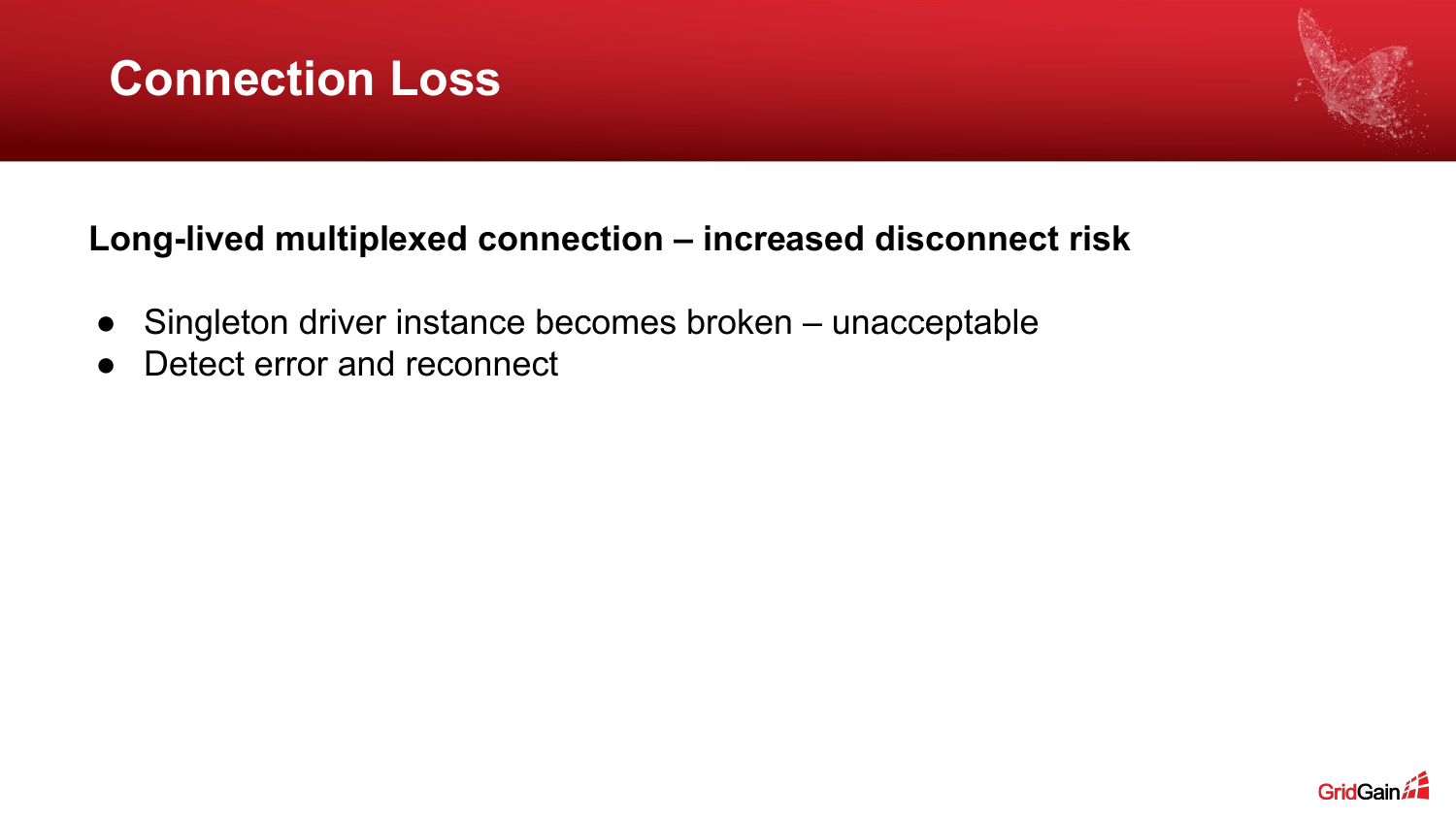



**Driver API call (connection.Query):**

- 1. Failed due to connection loss
- 2. Connection restored
- 3. Retry on new connection
	- a. When stateless (not a cursor or transaction)
	- b. When safe (idempotent)
	- c. When allowed by RetryPolicy (like Polly)

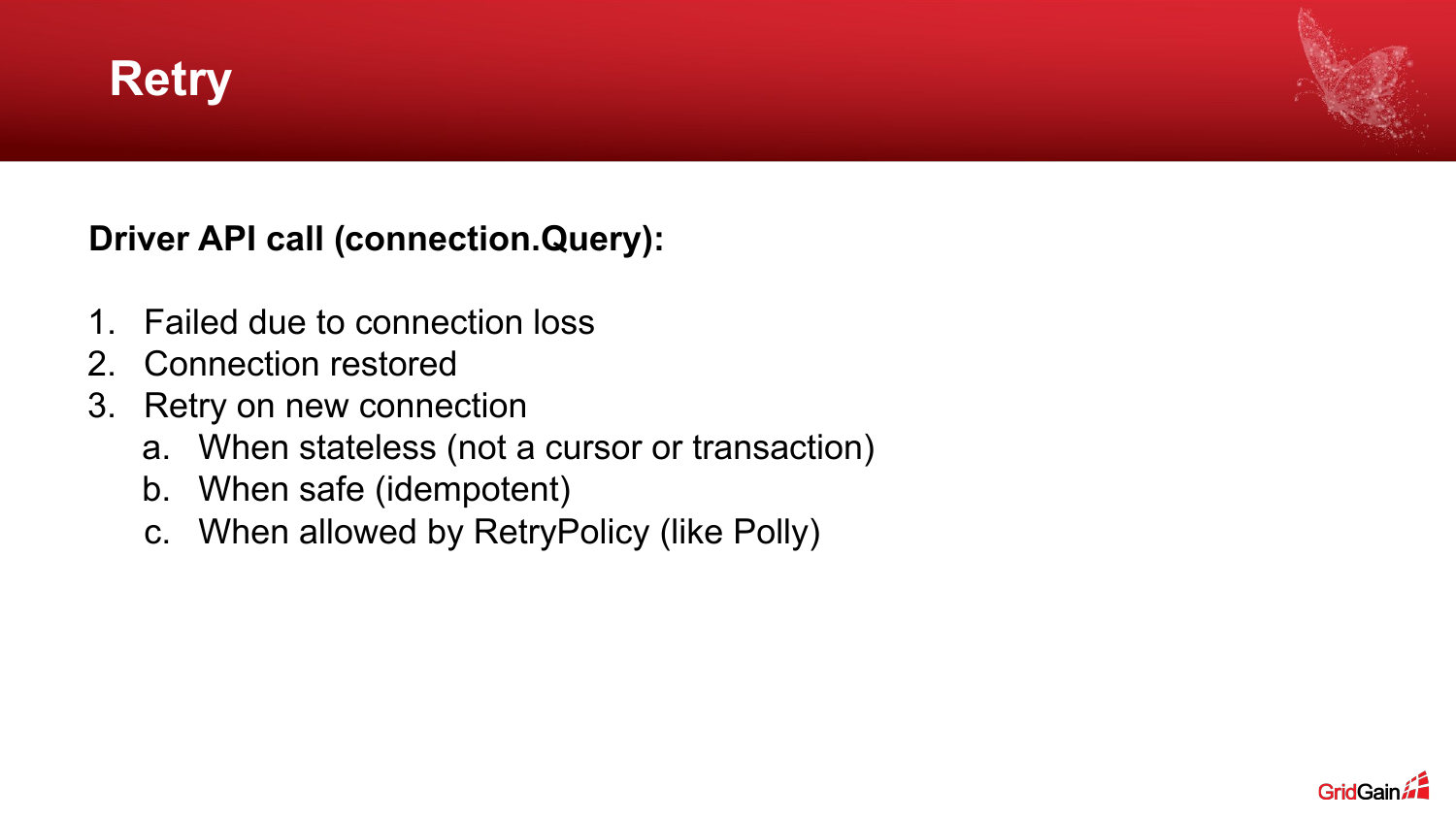### **Keepalive (Heartbeats)**

#### **Idle connection may become broken "silently"**

- Send periodic pings to detect connection loss
- Add IdleTimeout on server
- Don't use TCP Keepalive
	- Difficult to configure, default 2 hours

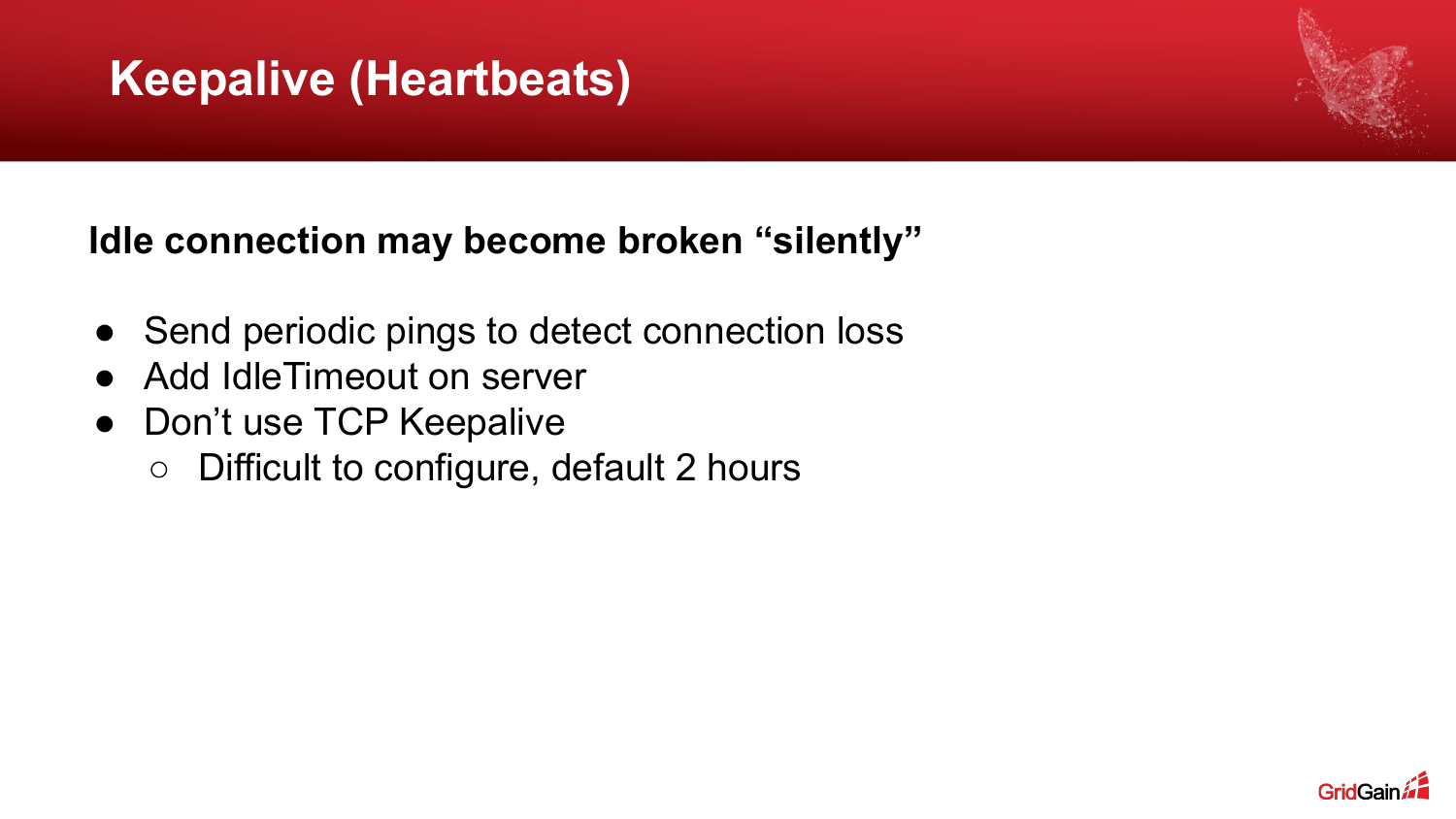# **Protocol Evolution and Compatibility**

#### **Include Feature Flags and Protocol Version in Handshake**

- Feature Flags add for incremental changes ○ Compression | Events | Heartbeats
- Protocol Version increase for breaking changes ○ Pick highest common



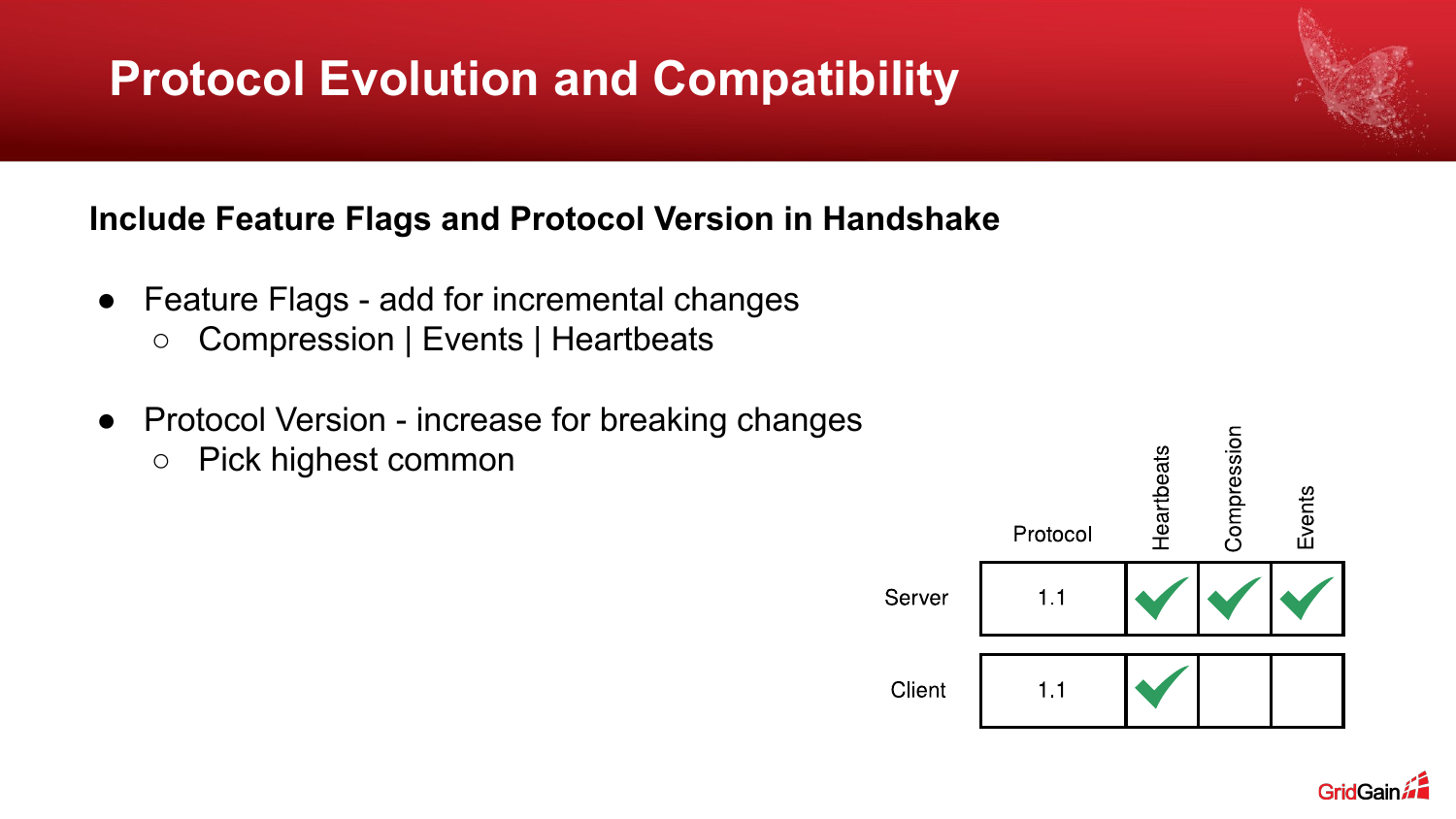### **Compression & Encryption**

Encryption:

- TLS (SslStream in .NET)
- Can be used for client authentication (client certificates)

Compression

- Network, storage, or both
- PostgreSQL: Storage only (LZ4)
- Mongo, MySQL: Network & Storage





<https://www.mongodb.com/developer/how-to/mongodb-network-compression/>



#### Reported Megabytes Egress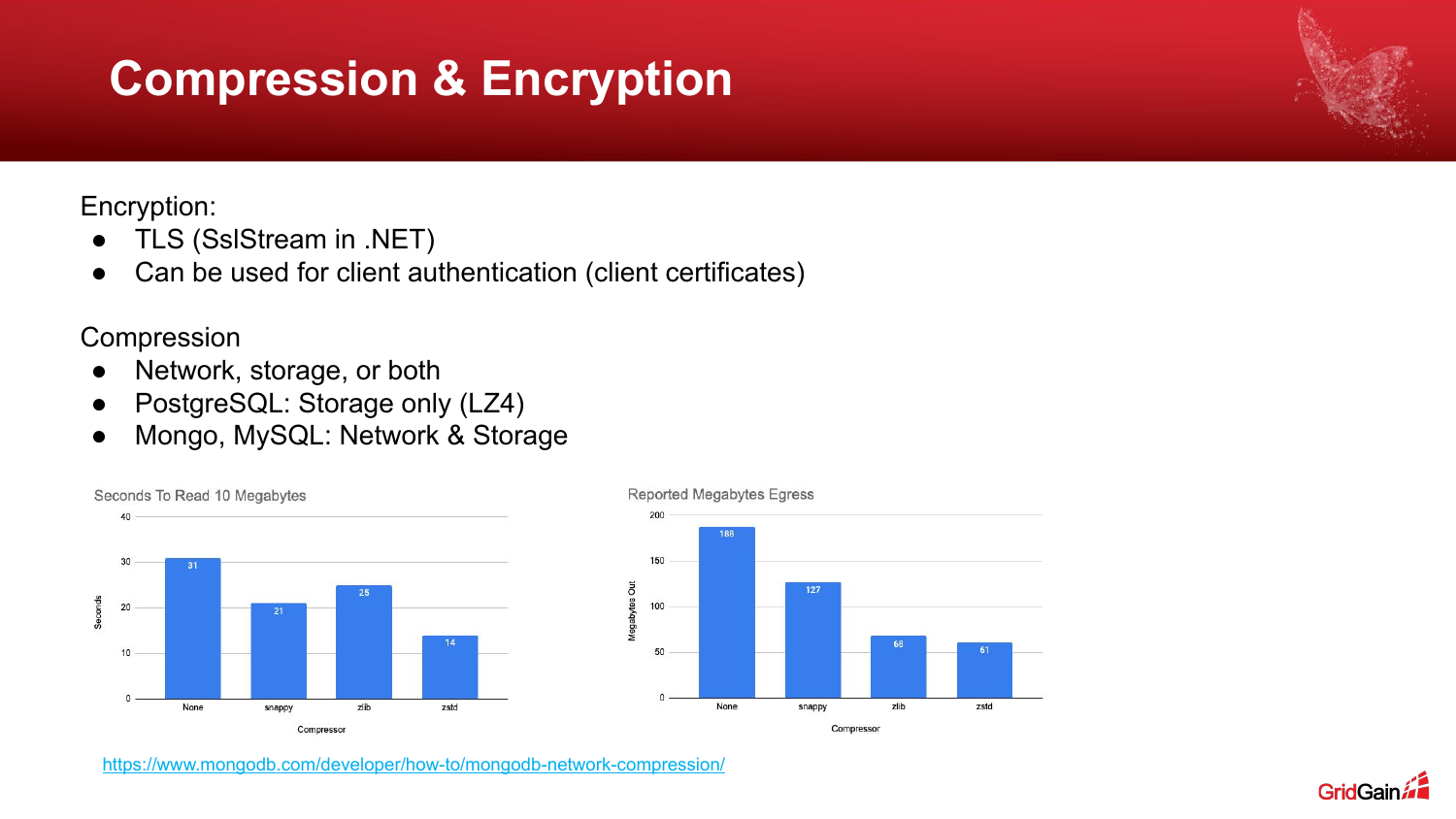#### ● PostgreSQL: LISTEN/NOTIFY

**Server Events**

- Redis: pub/sub
- MongoDB: change streams
- Ignite: continuous queries

#### Protocol changes:

- MessageType header field (Response or Notification)
- Clients always read from socket (active Socket.Receive call)

#### **while** (**true**) { **var** msg = **await** ReceiveNextAsync(); **if** (msg.**Type** == *MessageTypeResponse*) { **if** (**\_requests**.TryRemove(msg.**Id**, **out var** tcs)) tcs.SetResult(msg.**Payload**); } **else if** (msg.**Type** == *MessageTypeNotification*) { **if** (**\_listeners**.TryRemove(msg.**Id**, **out var** listener)) listener.Invoke(msg.**Payload**); } }

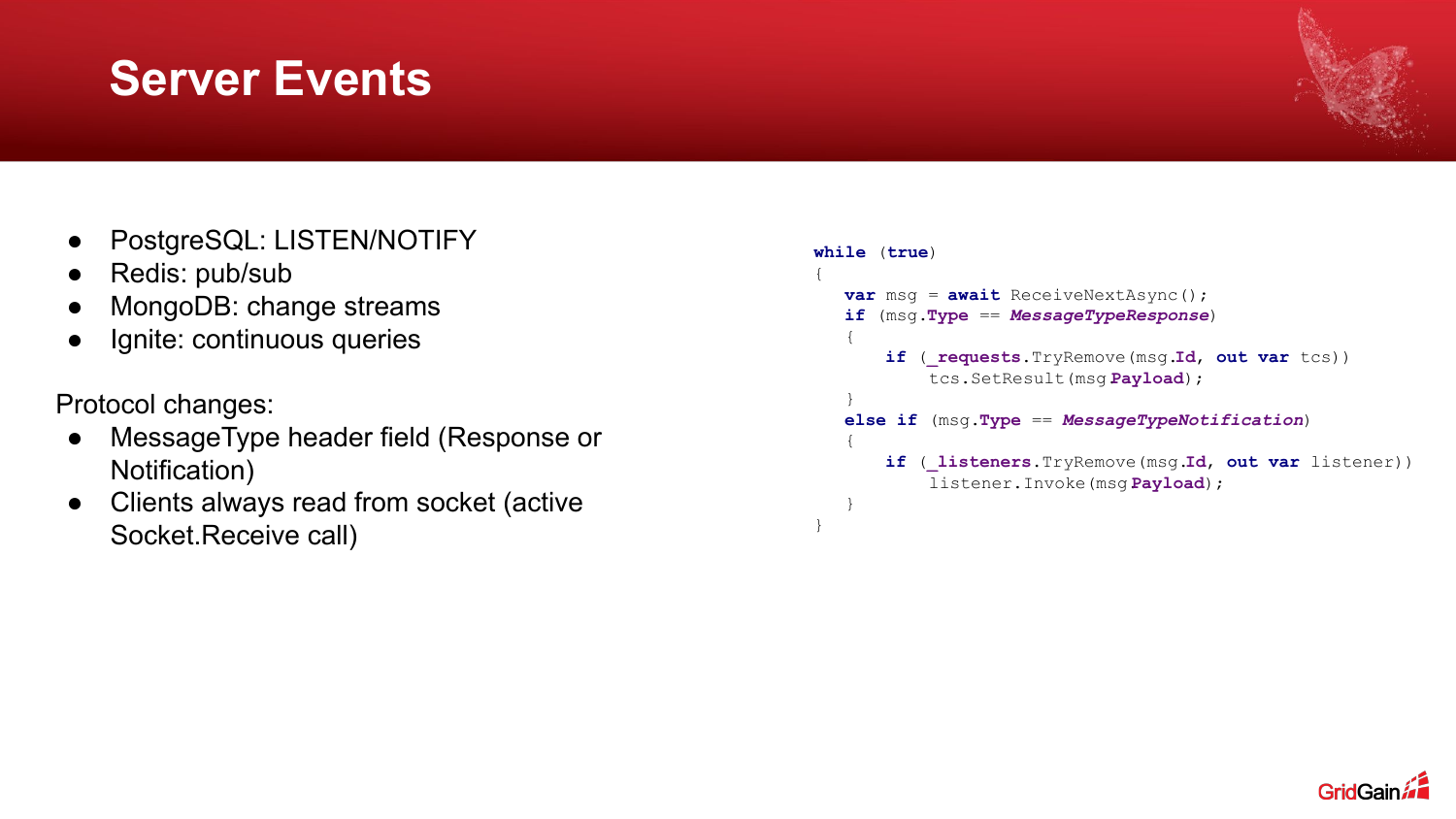



- Carefully design and document the protocol type system
- Avoid redundant data transfer with Schema Caching
- Consider Object Mapping to improve serialization performance
- Reduce resource usage with multiplexing
- Detect and repair broken connections automatically
- Make the protocol extensible with feature flags and versioning
- Don't reinvent encryption, use TLS
- Consider adding compression
- Add support for server-side messages